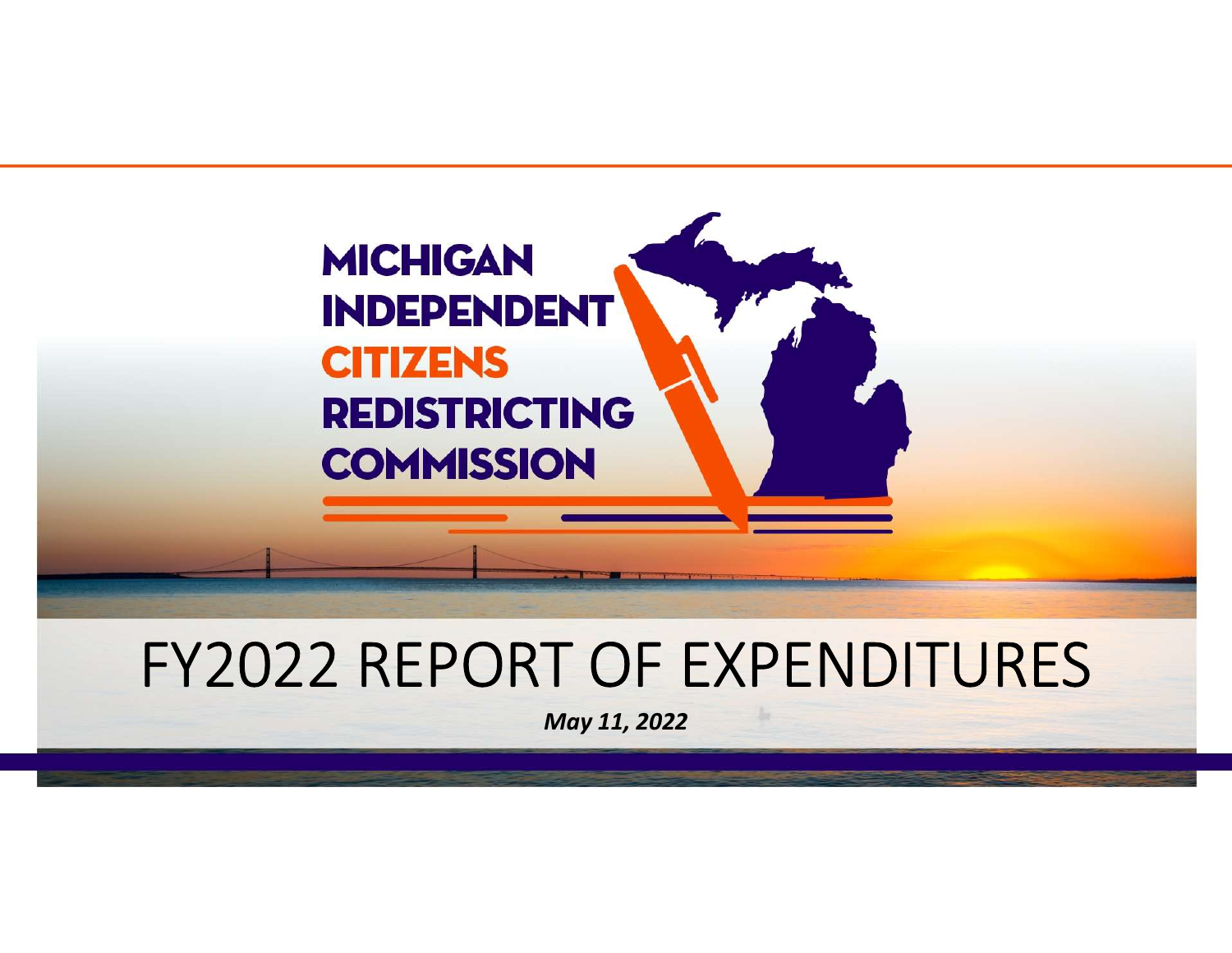# FY 2022 EXPENSES

| <b>EXPENSES</b>                         |                |
|-----------------------------------------|----------------|
| <b>EXPENSES</b>                         | <b>AMOUNT</b>  |
| <b>Consultants</b>                      | \$1,106,714.23 |
| <b>Commissioner Salaries</b>            | \$495,141.90   |
| <b>Communications &amp; Outreach</b>    | \$273,524.52   |
| <b>Staff Salaries</b>                   | \$231,647.08   |
| <b>Meetings</b>                         | \$210,068.62   |
| <b>Travel and Office Reimbursements</b> | \$35,580.92    |
| <b>Braille Maps and Translation</b>     | \$22,210.66    |
| <b>Technology</b>                       | \$6,256.81     |
| <b>FOIA Income and Returns</b>          | (5434.91)      |
| <b>TOTAL</b>                            | \$2,380,709.83 |
|                                         |                |
|                                         |                |

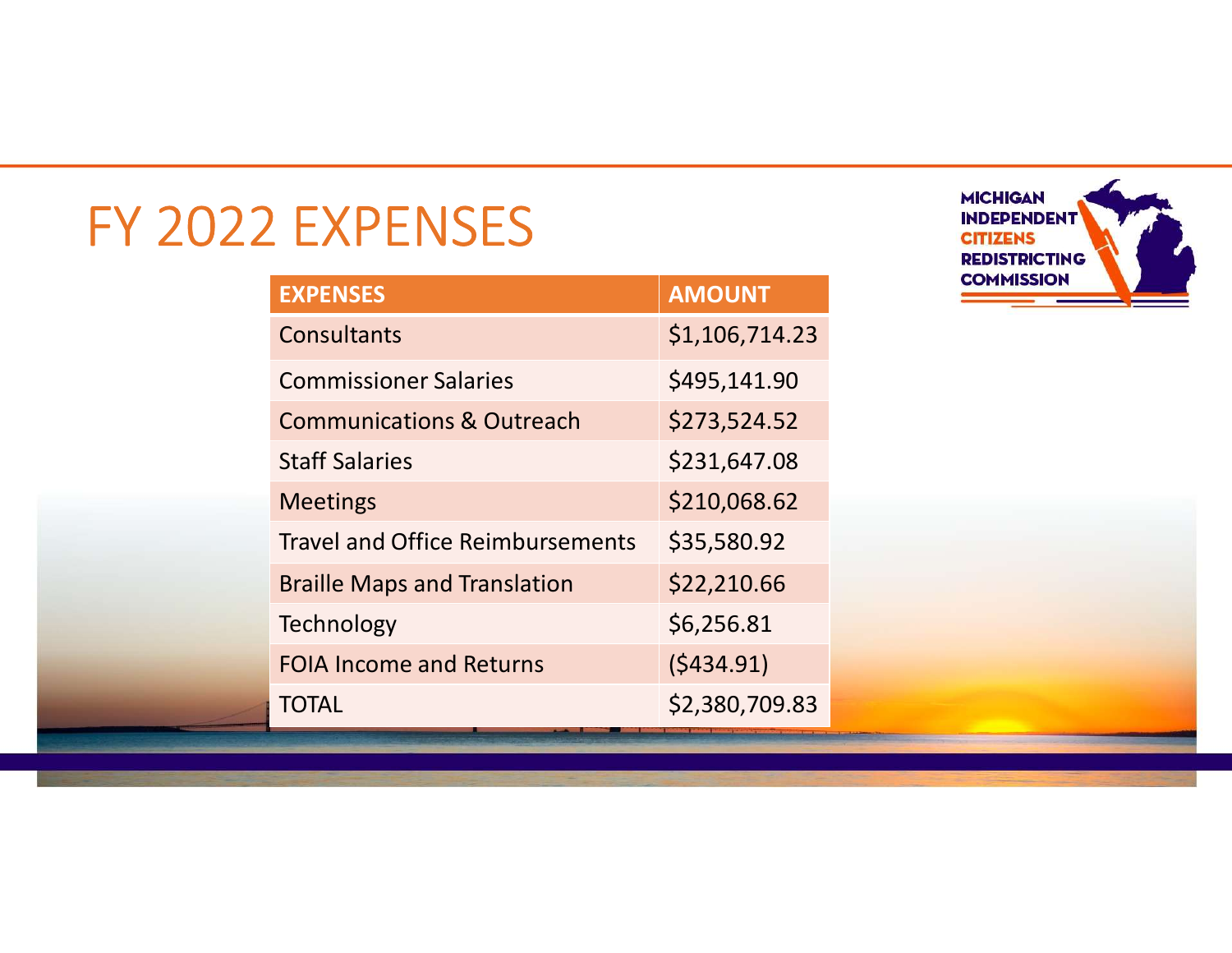# **CONSULTANTS**



CONSULTANTS<br>
Amount Expended: \$1,106,714.23<br>
Description: Litigation Counsel (\$399,963.1<br>
Mapping (\$370,192.35)\*\* Loca CONSULTANTS<br>
Amount Expended: \$1,106,714.23<br>
Description: Litigation Counsel (\$399,963.14)\*<br>
Mapping (\$370,192.35)\*\* Local Counsel<br>
(\$227,708.75)\*\*\*, Voting Rights Act Legal Mapping (\$370,192.35)\*\* Local Counsel (\$227,708.75)\*\*\*, Voting Rights Act Legal Counsel (\$91,573.94)\*\*\*\*, and General Legal Expenses (\$17,276.05)

\*Paid through Feb. \*\*Paid through Mar. \*\*\*Paid through Feb. \*\*\*\*Paid through Mar.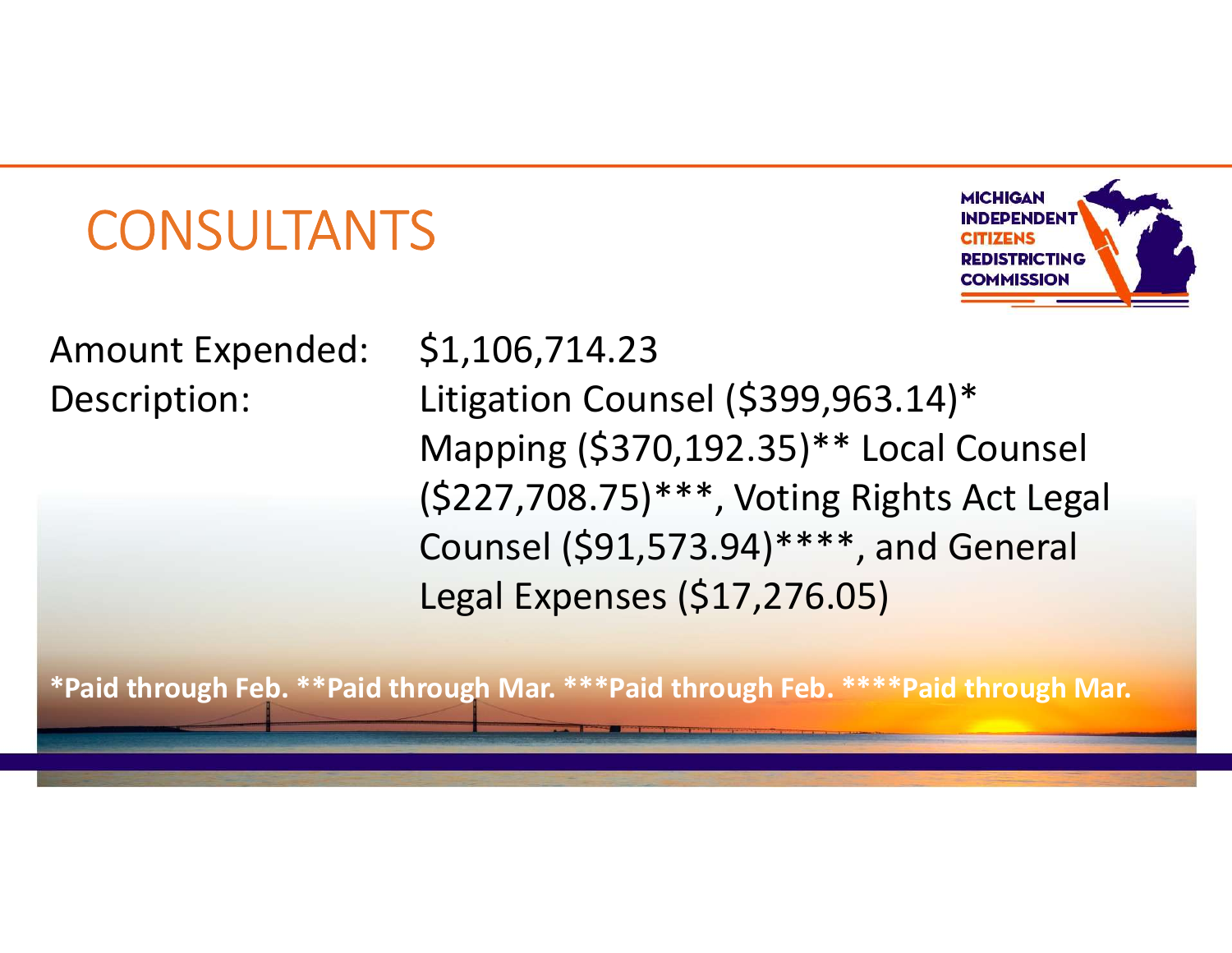# COMMISSIONERS SALARIES



COMMISSIONERS SALARIES<br>
Amount Expended: \$495,141.90<br>
Description: 13 commissioner salaries paid<br>
Kelly Services and payroll taxes COMMISSIONERS SALARIES Kelly Services and payroll taxes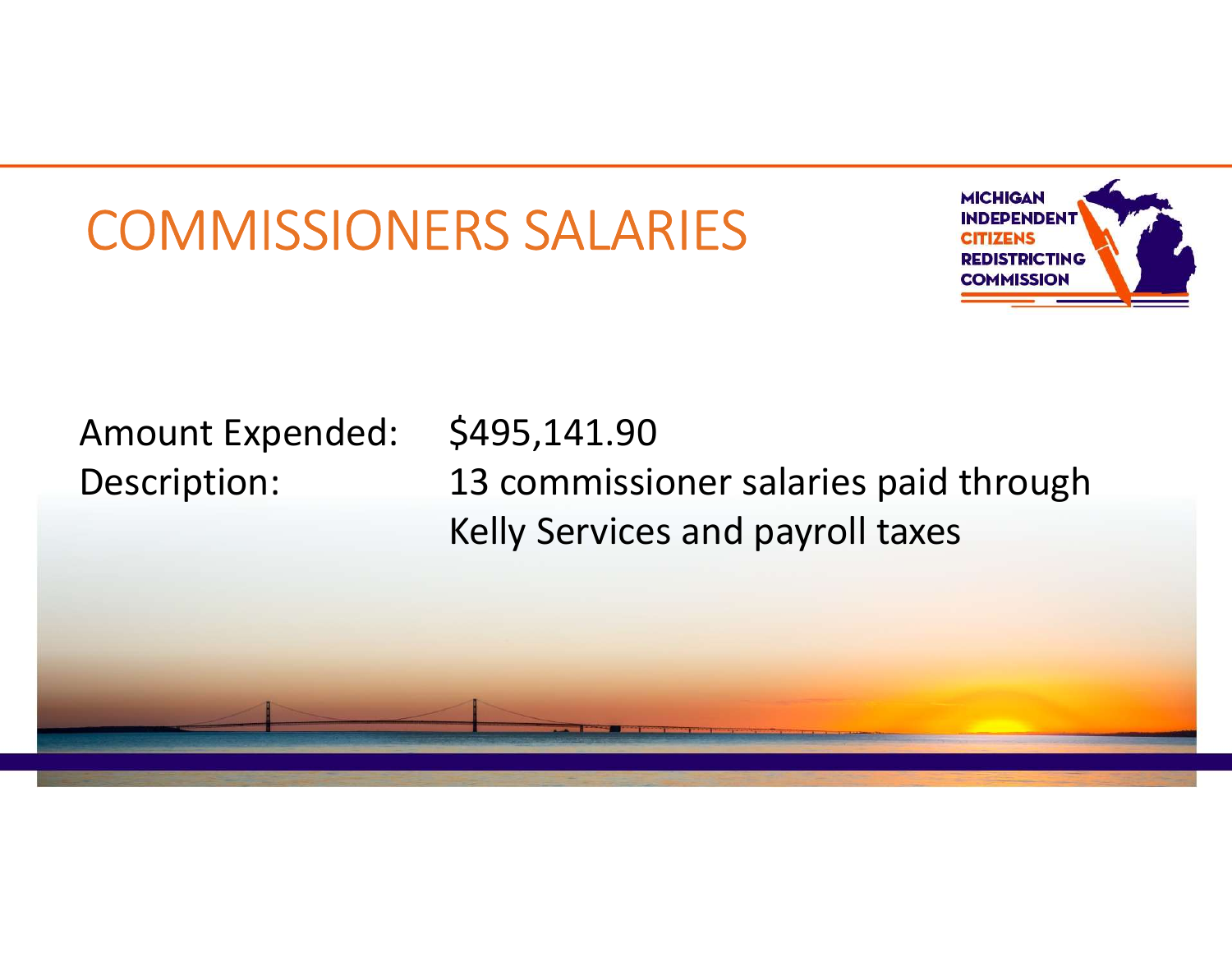# COMMUNICATIONS & OUTREACH INDEPENDENT COMMUNICATIONS & OUTREACH<br>Amount Expended: \$273,524.52<br>Description: Promotional and outreach expended: \$273,524.52<br>increase awareness and engage



COMMUNICATIONS & OUTREACH<br>
MEDITIONS<br>
Amount Expended: \$273,524.52<br>
Description: Promotional and outreach expenses to<br>
increase awareness and engagement in<br>
Michigan's new redistricting process increase awareness and engagement in Michigan's new redistricting process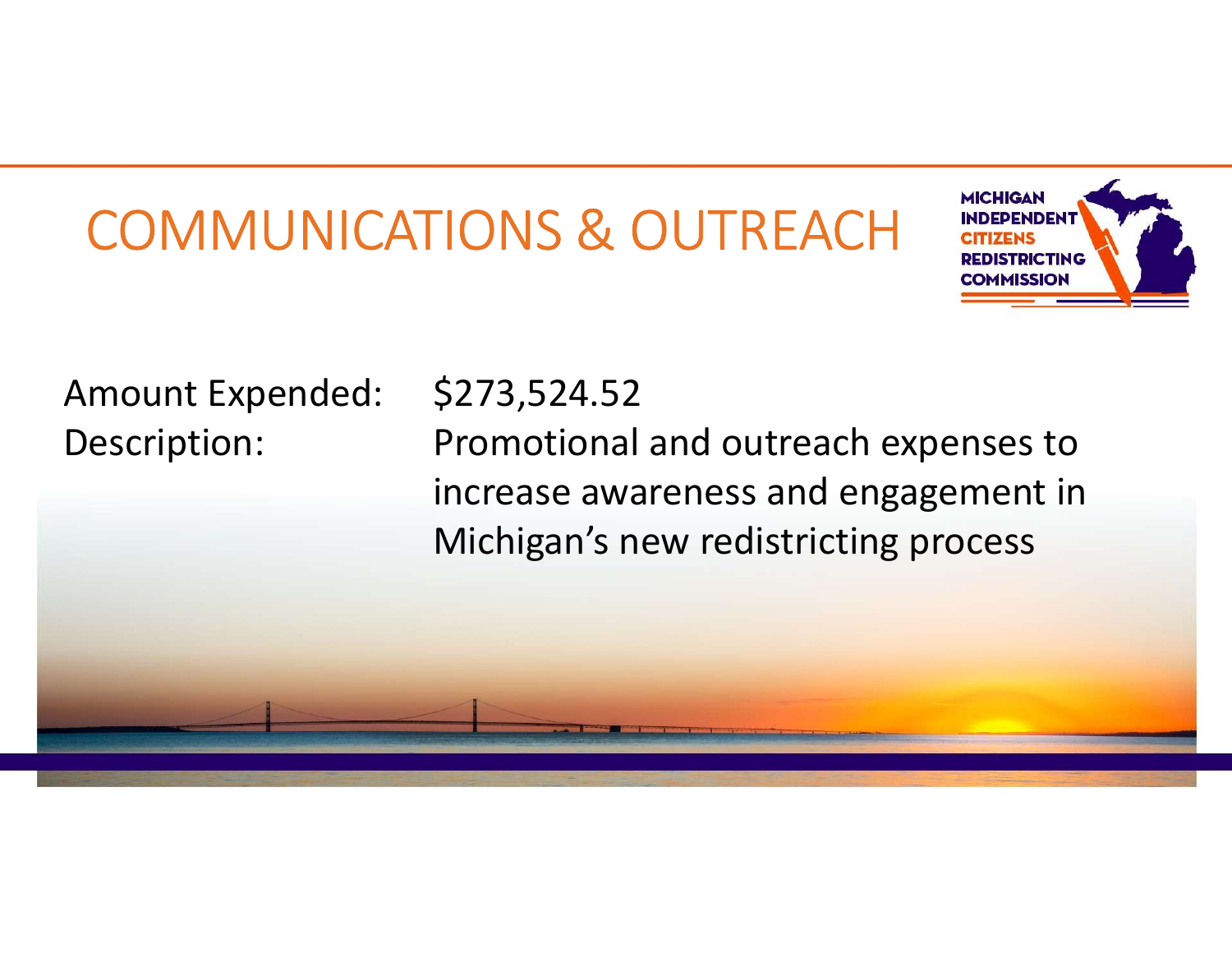### STAFF SALARIES



STAFF SALARIES<br>Amount Expended: \$231,647.08<br>Description: Staff salaries paid through Kelly<br>Services and payroll taxes STAFF SALARIES<br>
Amount Expended: \$231,647.08<br>
Description: Staff salaries paid through Kelly<br>
Services and payroll taxes Services and payroll taxes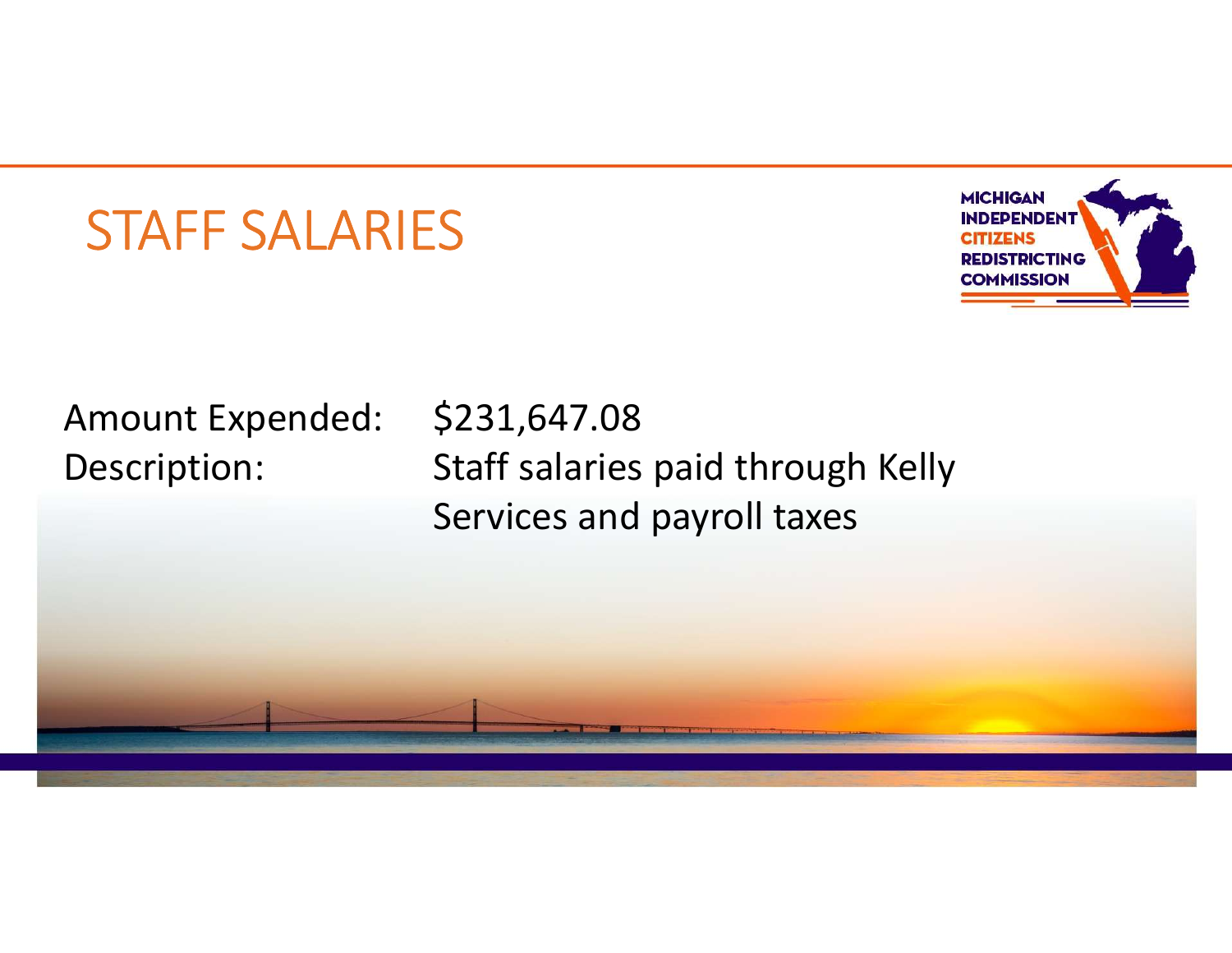# **MEETINGS**



MEETINGS<br>Amount Expended: \$210,068.62<br>Description: Facilities, hotel, audio visual, sending, group meals MEETINGS<br>
MEETINGS<br>
Amount Expended: \$210,068.62<br>
Description: Facilities, hotel, audio visual, security,<br>
parking, group meals parking, group meals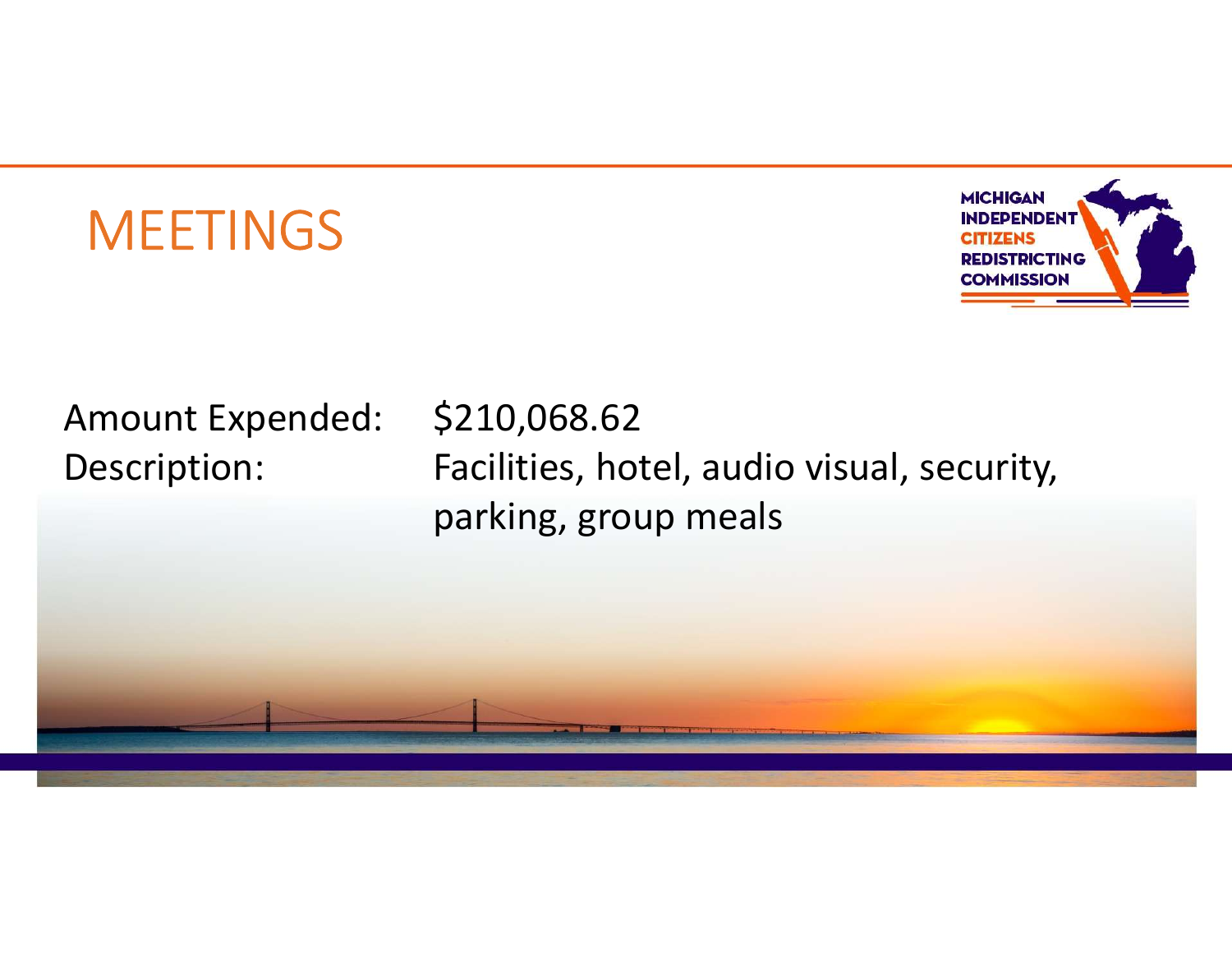# TRAVEL AND OFFICE REIMBURSEMENTS EVERERGENT



RAVEL AND OFFICE REIMBURSEMENTS<br>Amount Expended: \$35,580.92<br>Description: Travel and supplies reimburser<br>Commissioners and staff RAVEL AND OFFICE REIMBURSEMENTS<br>
MECHANICAL AND OFFICE REIMBURSEMENTS<br>
Amount Expended: \$35,580.92<br>
Description: Travel and supplies reimbursements for<br>
Commissioners and staff Commissioners and staff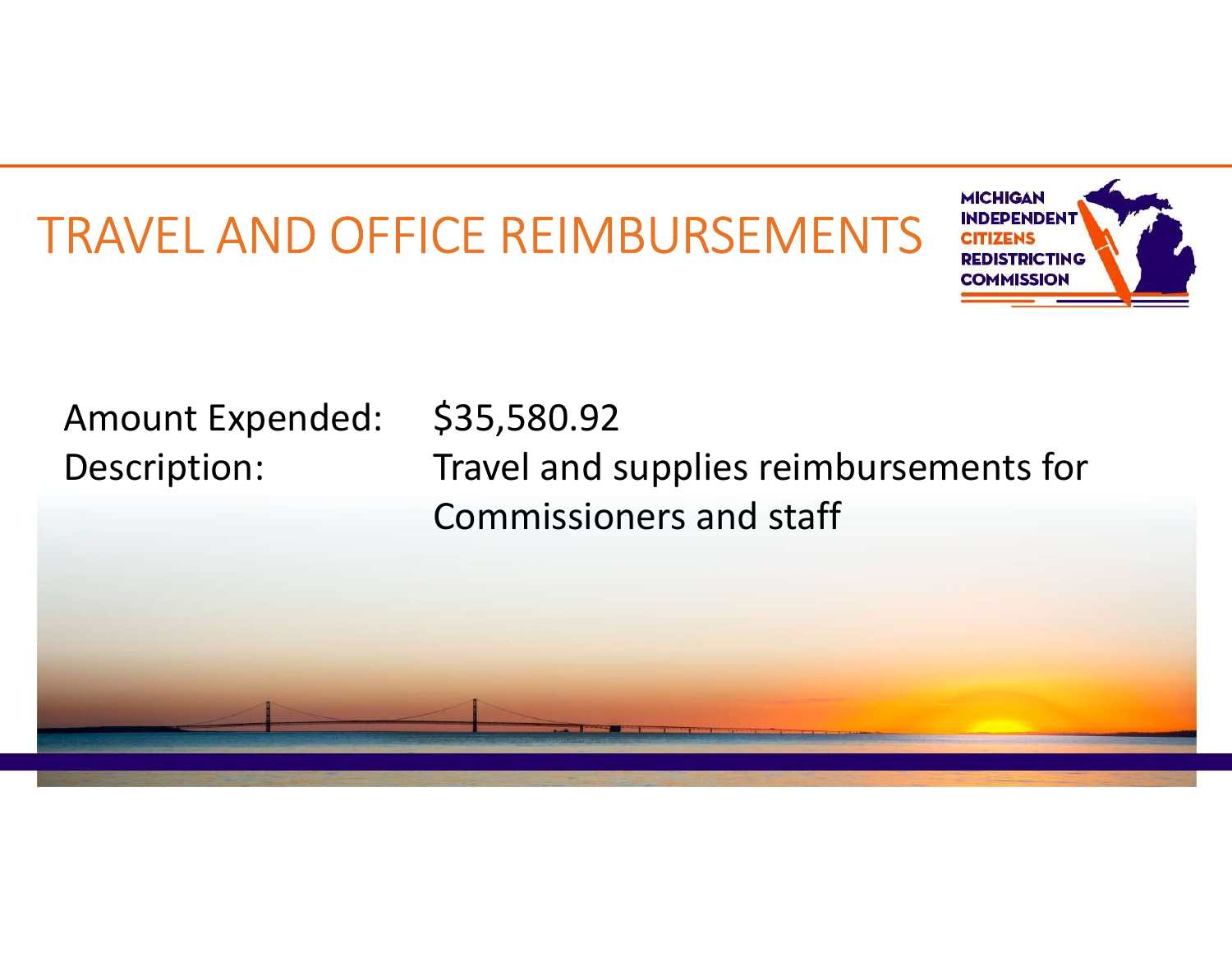## BRAILLE MAPS AND TRANSLATION



BRAILLE MAPS AND TRANSLATION<br>Amount Expended: \$22,210.66<br>Description: Braille maps (\$20,737.50) and<br>services (\$1,473.16) BRAILLE MAPS AND TRANSLATION<br>
Amount Expended: \$22,210.66<br>
Description: Braille maps (\$20,737.50) and translation<br>
services (\$1,473.16) services (\$1,473.16)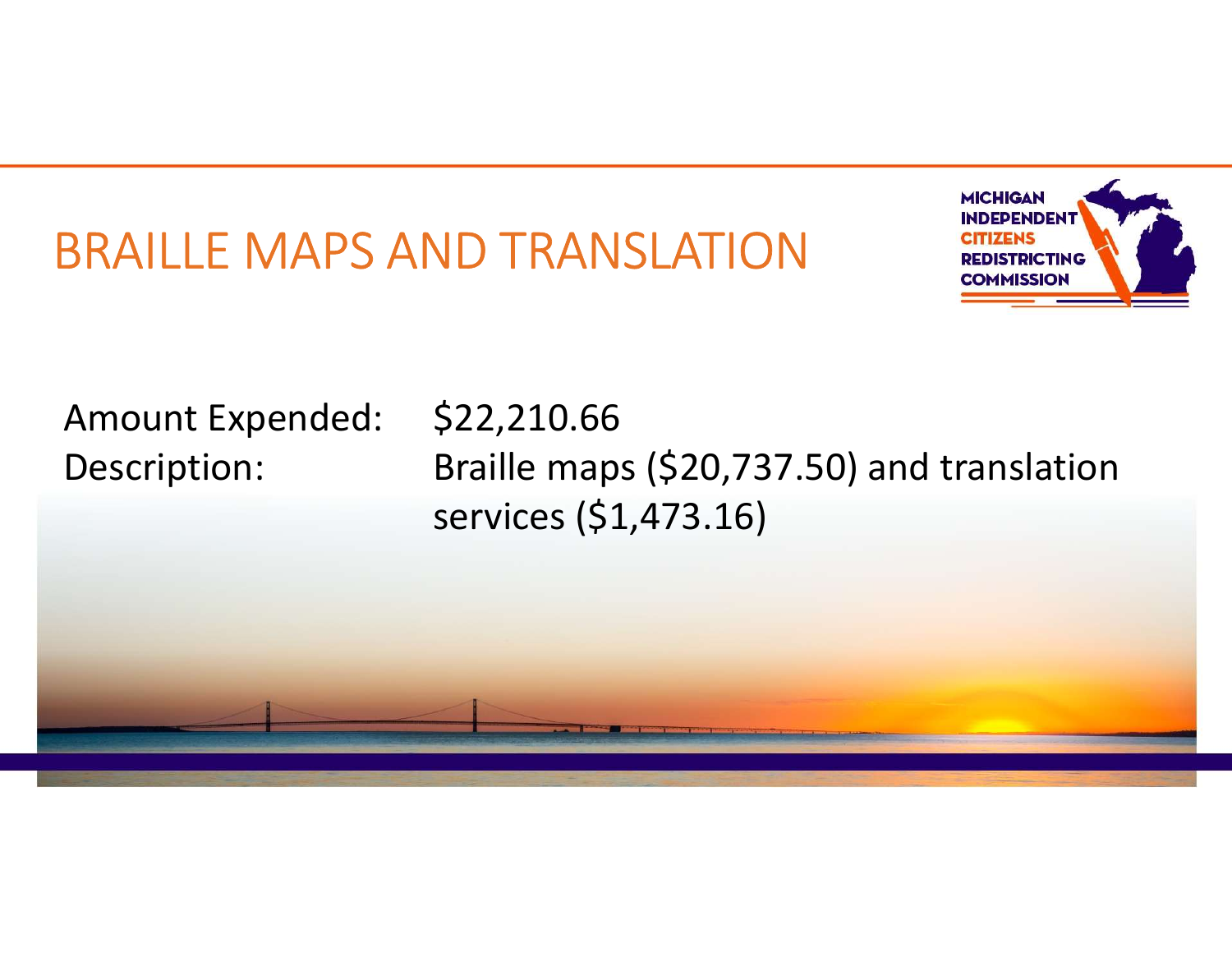# **TECHNOLOGY**



TECHNOLOGY<br>Amount Expended: \$6,256.81<br>Description: Cell phone service (\$5,526.91)<br>technology services (\$729.90) TECHNOLOGY<br>
Amount Expended: \$6,256.81<br>
Description: Cell phone service (\$5,526.91) and<br>
technology services (\$729.90) through<br>
the Michigan Department of Technology, technology services (\$729.90) through the Michigan Department of Technology, Management, and Budget.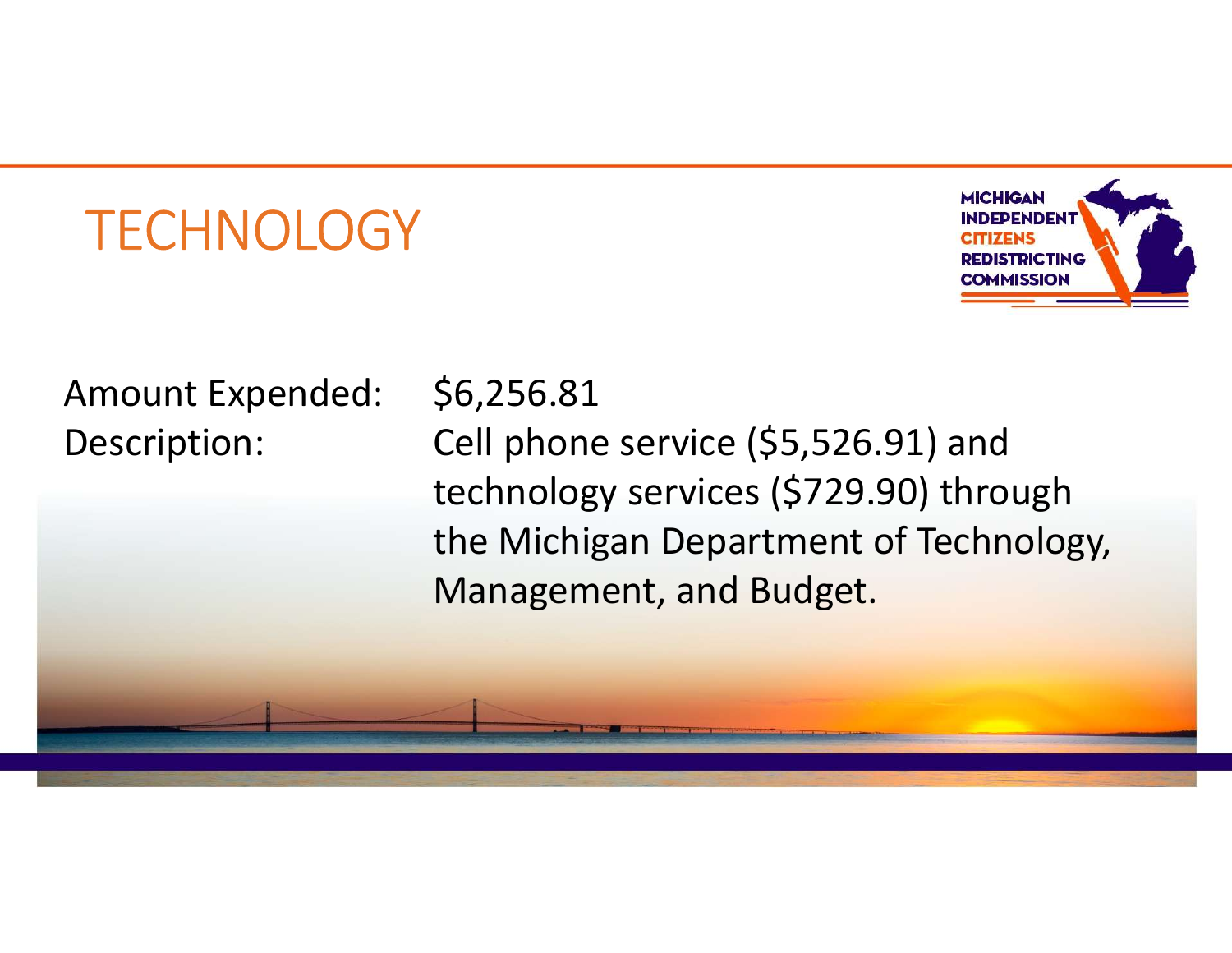# FOIA Income and Returns



FOIA Income and Returns<br>Amount Expended: (\$434.91)<br>Description: Income from FOIA (\$280.07) re<br>and office supplies (\$154.64) re FOIA Income and Returns<br>
Amount Expended: (\$434.91)<br>
Description: Income from FOIA (\$280.07) requests<br>
and office supplies (\$154.64) returns and office supplies (\$154.64) returns